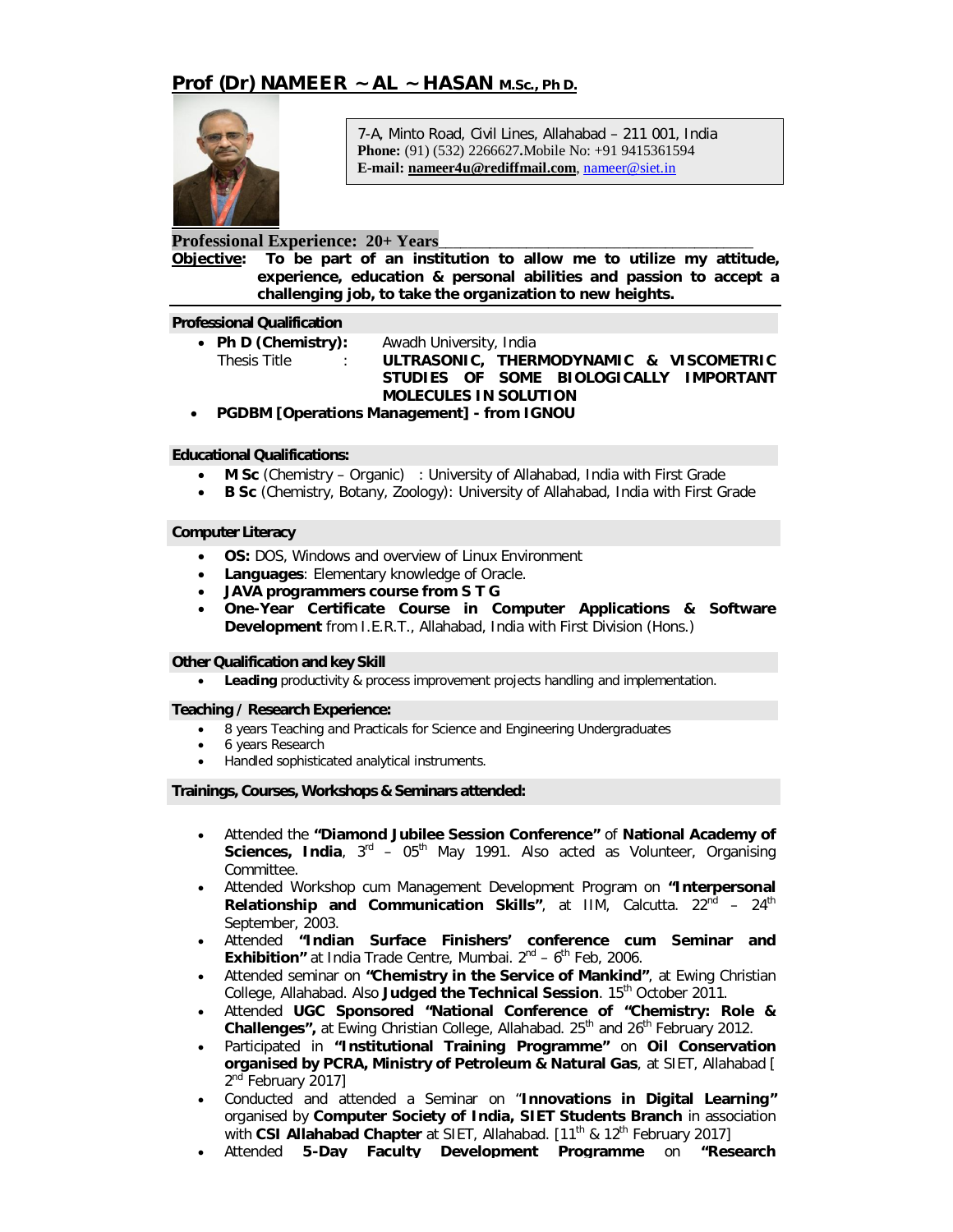**Methodology, Teaching Techniques & Current Technological Trends",** organised by Shambhunath Institute of Engg. & Technology, Allahabad in association with **Dr A P J Abdul Kalam Technical University, Lucknow, Computer Society of India and Association of Engineers (India)**. [5<sup>th</sup> – 10<sup>th</sup> June 2017]

- Represented College in the **First International MSME Day celebration** by **EUPCCI** at Allahabad. [27<sup>th</sup> June 2017]
- Attended **8-Day Workshop cum Faculty Development Programme** on **"Universal Human Values and Professional Ethics",** organised by **Dr A P J Abdul Kalam Technical University, Lucknow.** [3<sup>rd</sup> - 10 July 2017]
- Attended **5-Day Faculty Development Programme** on **"Data Mining",** organised by Shambhunath Institute of Engg. & Technology, Allahabad under the support of TEQIP – III, **Dr A P J Abdul Kalam Technical University, Lucknow.**   $[1<sup>st</sup> - 6<sup>th</sup>$  June 2018]
- Attended **8-Day Workshop cum Faculty Development Programme** on **"Universal Human Values and Professional Ethics",** organised under TEQIP – III of **Dr A P J Abdul Kalam Technical University, Lucknow.** [25<sup>th</sup> June – 02<sup>nd</sup> July 2018]
- Participated in the 3-day, 1<sup>st</sup> National Conference on Universal Human Values **in Higher Education: Developing Holistic Perspective conducted by V E Cell, AKTU, Lucknow**  $[6^{\text{th}}$  July –  $8^{\text{th}}$  July]

### **Publications:**

- Four in international journals
	- 1. Ultrasonic velocity, Density, Viscosity and Compressibility Lowering of Urea and its Derivatives in Water – Dioxane Mixtures. [**Acoustics Letters Vol. 15, No. 6, 1991**]
	- 2. Ultrasonic velocity in Ternary liquid mixture: benzene + cyclohexane + toluene. [**J/Pure Appl. Ultrason. Vol 14 (4)(1992) pp 85-89**]
	- **3.** Thermodynamic and Transport Properties of Tetracycline and Allied Compounds in Aqueous and Water + Dioxane Solutions**. [Acoustics Letters Vol. 23, No. 6, 1999]**
	- **4.** Evaluation of antiulcer & antioxidant activities of m. Koenigi & j.curcas in albino rat. [**World Journal Of Pharmaceutical Research Vol. 5, Issue 6, (2016), pp 1091- 1099].**
- Four communicated

#### **Accomplishments & Awards**

- Designed & Developed **MIS** for monitoring major commodities of the company.
- Conceptualized, designed and procured **water treatment and purification plant** (RO + DM) for Process water to be used in Battery manufacturing.
- Improved Control Plan adherence from **74% to 98%** and Quality System adherence from **50% to 90%.**
- Reduced the commodity scrap level by 33%.
- Provided **Technical input** to increase the efficiency & productivity through process improvement, Automation and by the development of progressive tools.

### **Memberships of Professional Bodies / Associations:**

- **Life Member** '**Indian Society of Technical Education' (ISTE)**
- **Member 'Allahabad Management Association' (AMA)**
- **Member 'Indian Science Congress Association' (ISCA)**

#### **Career Path:**

Started Professional Career in Feb 1997 from a major process industry**, "SHERVANI INDUSTRIAL SYNDICATE LIMITED**", **ALLAHABAD** (formerly **GEEP INDUSTRIAL SYNDICATE LIMITED**) manufacturing dry cells, flashlight torches and miniature lamps for over 50 yrs.

**Opted** for the Company's **VRS scheme in April 2008** and joined **"CHANDRA METALS LIMITED, ALLAHABAD**" (Manufacturers & Exporters of Copper & Copper Alloys, Bars, Rods, Profiles, Flat, Strips, Insulated Conductors, Catenary, Jumper, Contact Wires & ACSR Conductor & S.S. Wire Ropes).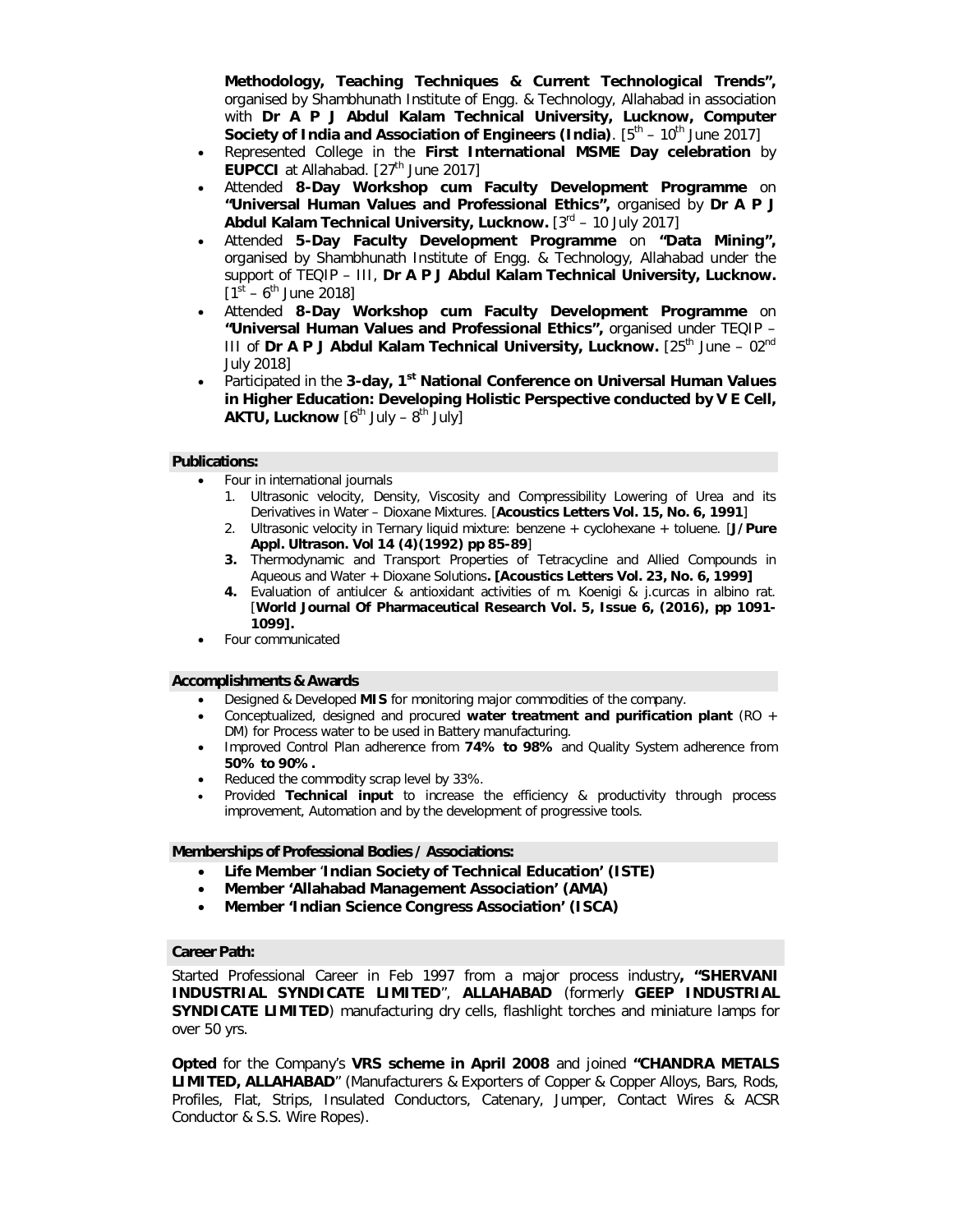In **JUNE 2009** joined **"The THANAWALA Group of Companies"** in their unit **"GEEP Batteries (I) Pvt Ltd"** at Baddi, H P. This unit is dedicated to manufacturing of manufacturing dry cells and Plastic and Metal flashlight torches.

Took up the restart of a closed down FMCG unit **"FARCO Foods Pvt Ltd",** at Jagdsihpur, Sultanpur after tie up with Priyagold Food Products in **August 2010** as WORKS MANAGER.

Currently working with **"Shambhunath Institute of Engg. And Technology, Allahabad",** a constituent college of **UTTHAN, as a Professor** in **Chemistry** and **Controller, Talents & Resources** since August 2011.

### **Professional Experience**

### **SHAMBHUNATH INSTITUTE OF ENGG. AND TECHNOLOGY, ALLAHABAD As Professor (Applied Sciences)**

- Apart from the Academic and teaching activities, am directly involved in the College various functional Committees like – Discipline committee, Anti-ragging Cell, Organising committee for seminars and conferences, Students Welfare Committee, etc.
- **Self Learning Material Designing for B Sc of UPRTOU**
- Additional designation of **Controller – Talents and Resources**
- Additional designation of **Head – Corporate Resource Centre**
- Member of **College Academic Council**

## **FARCO Foods Pvt Ltd, Jagdishpur**

**As WORKS MANAGER**

Responsible for:

- Responsible for all Plant activities.
- **System development and MIS**
- **Quality related Training and education to Online workmen and Quality Personnel**
- Identification of bottlenecks as hindrances to Production and Maintenance.
- Liaison and Statutory Activities

## **GEEP Batteries (I) Pvt Ltd [The THANAWALA Group of Companies] As MANAGER –QUALITY ASSURANCE**

Responsible for:

- Responsible for all incoming Raw Material and In-Process parameters quality **checks, testing and approval.**
- Responsible for final product **Quality Assurance and Certification**.
- **System development and MIS**
- **Quality related Training and education to Online workmen and Quality Personnel**
- Identification of bottlenecks as hindrances to Product Quality.

## **CHANDRA METALS LIMITED**

**As MANAGER – PRODUCTION, PLANNING AND QUALITY ASSURANCE** Responsible for:

- Production Scheduling and Manpower planning as per orders received.
- Inventory planning as per the orders.
- Raw material, in-process checks and finished product quality assurance.
- Lab testing and process control of all products.
- Maintenance of Quality, Control and ISO records and Documents.

## **SHERVANI INDUSTRIAL SYNDICATE LIMITED**

### **As MANAGER (Metal Finishing Plant), with additional responsibilities as HEAD (Q A D) and PROCESS MANAGER (Battery Unit). As Head – Q A D (both Torch and Battery Units):**

**Feb 97 to – 1 st May 2006**

- Responsible for all incoming Raw Material quality checks, testing and approval of In-Process parameters of whole Torch and Battery Units as well as final product Quality Assurance and Certification.
- System development and MIS
- Liaison and Tech discussions with Eveready and other parties for development and Quality upgradation and Standardisation.